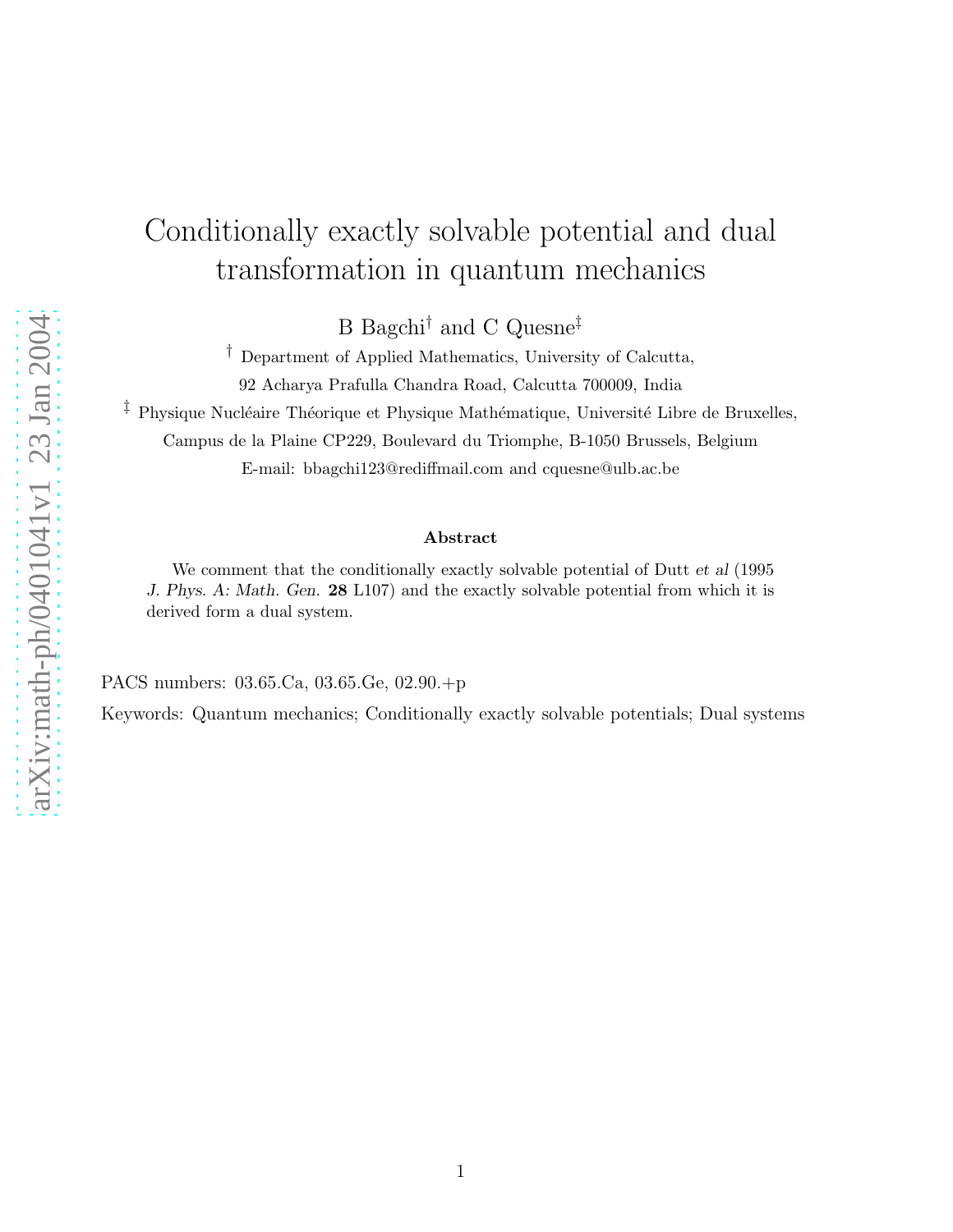Conditionally exactly solvable (CES) potentials have received considerable attention in recent times [\[1,](#page-4-0) [2,](#page-4-1) [3,](#page-4-2) [4,](#page-4-3) [5\]](#page-4-4). The main feature of such potentials is that one or more coupling constants in them are fixed to a specific value. There have been instances of CES potentials running into inconsistencies with threshold boundary conditions [\[3,](#page-4-2) [4\]](#page-4-3), but there do exist some which possess valid asymptotic behaviour. One such acceptable class is the one proposed by Dutt *et al* [\[2\]](#page-4-1) sometime ago and which reads <sup>1</sup>

$$
V(y) = \frac{A}{1 + e^{-2y}} - \frac{B}{(1 + e^{-2y})^{1/2}} - \frac{3}{4(1 + e^{-2y})^2}
$$
(1)

<span id="page-1-1"></span><span id="page-1-0"></span>where  $y \in (-\infty, \infty)$  and A, B are some real parameters defining the shape of the potential. Note the presence of the fixed numerical value  $-\frac{3}{4}$  $\frac{3}{4}$  for one of the coupling constants in  $V(y)$ that provides its identification as a CES. Potential [\(1\)](#page-1-0) has for its associated eigenfunctions

$$
\psi_n(y) = z^{\frac{1}{4}}(z-1)^{-\left(\frac{c}{2}-\frac{B}{4c}\right)}(z+1)^{-\left(\frac{c}{2}-\frac{B}{4c}\right)}P_n^{\left(\frac{B}{2c}-c, -\frac{B}{2c}-c\right)}(z),\tag{2}
$$

where  $z = 1 + e^{-2y}$  and c is related to the energy eigenvalue  $-\epsilon_n$  as  $c = n + \frac{1}{2} + \sqrt{\epsilon_n}$ . Actually  $\sqrt{\epsilon_n}$  satisfies a complicated cubic equation but it has been observed [\[5\]](#page-4-4) that only one of its roots is compatible with the normalizability condition.

Some remarks are in order concerning the derivation of the eigenfunctions [\(2\)](#page-1-1) and the energy eigenvalue equation. The Schrödinger equation is subjected to a coordinate transformation and the transformation function is chosen in such a manner that corresponding to an exactly solvable (ES) potential one has a new analytically solvable one. It turns out that for a half-line-full-line mapping function, one can generate the CES potential for some known shape-invariant potential as an input. The available energy eigenvalues and eigenfunctions of the latter then furnish the corresponding ones for the former.

The purpose of this comment is to establish that the CES potential [\(1\)](#page-1-0) and its accompanying shape-invariant ES potential are actually dual partners in the sense that the corresponding time-independent Schrödinger equations are mapped to each other under appropriate space transformations called the dual transformations [\[6,](#page-4-5) [7,](#page-4-6) [8\]](#page-4-7). The latter are known to relate some apparently unconnected problems both in classical and quantum mechanics. The one-dimensional harmonic oscillator and the Coulomb problem [\[9\]](#page-4-8), the latter and the isotropic oscillator [\[10,](#page-4-9) [11\]](#page-4-10), the Pöschl-Teller and infinite potential well problems [\[6\]](#page-4-5) are some examples of dual systems (DS).

<sup>&</sup>lt;sup>1</sup>There is also another class of CES potentials proposed in  $[2]$  but by a redefinition of parameters  $[5]$  it can be made equivalent to [\(1\)](#page-1-0) and so is not considered here.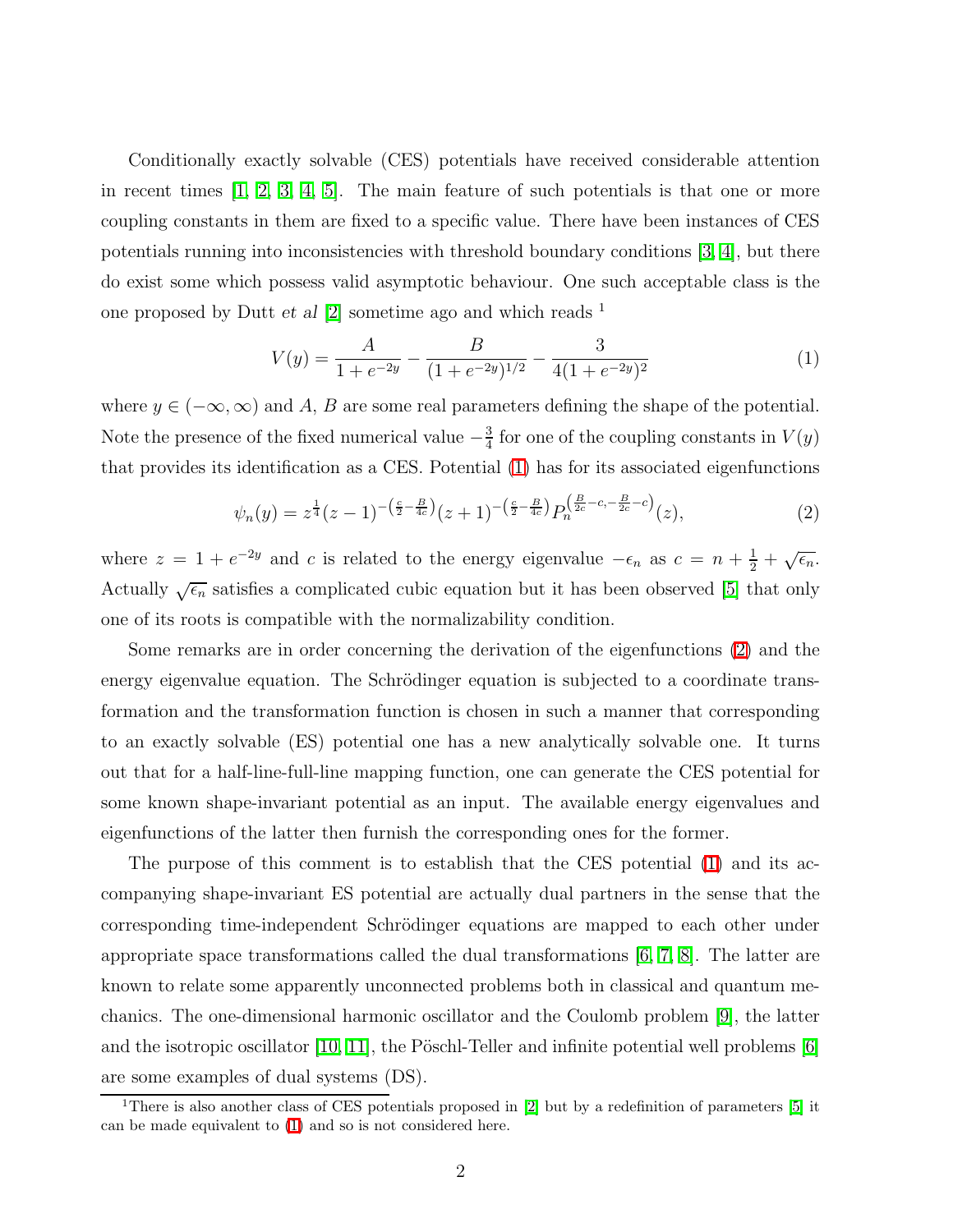<span id="page-2-1"></span>In the present context, let us write down the following set of DS given by the pair of Schrödinger equations (with  $\hbar = 2m = 1$ )

$$
\left[ -\frac{d^2}{dx^2} + \lambda \left( \frac{dy}{dx} \right)^2 + \nu \frac{dy}{dx} \right] \psi = \mu \psi \tag{3}
$$

$$
\left[ -\frac{d^2}{dy^2} - \frac{1}{2} \{x, y\} - \mu \left( \frac{dx}{dy} \right)^2 + \nu \frac{dx}{dy} \right] \phi = -\lambda \phi \tag{4}
$$

<span id="page-2-2"></span>where  $\mu$  and  $-\lambda$  are the energies,  $\nu$  is a constant,  $\{x, y\}$  is the Schwarzian derivative, which can be written as

<span id="page-2-4"></span>
$$
\{x,y\} = -\frac{1}{y'^2} \left[ \frac{d}{dx} \left( \frac{y''}{y'} \right) - \frac{1}{2} \left( \frac{y''}{y'} \right)^2 \right] \tag{5}
$$

the primes denoting derivatives with respect to the variable x. The wave functions  $\psi$  and  $\phi$  are related in the manner

$$
\psi = \left(\frac{dx}{dy}\right)^{1/2} \phi.
$$
\n(6)

<span id="page-2-0"></span>In DS as above, the energy and the coupling constant  $\mu$  and  $\lambda$  exchange roles. Further DS are meaningful when the potential and its partner are expressible as

$$
W(x) = \lambda \left(\frac{dy}{dx}\right)^2 + \nu \frac{dy}{dx}
$$
\n(7)

$$
U(y) = -\mu \left(\frac{dx}{dy}\right)^2 + \nu \frac{dx}{dy} - \frac{1}{2} \{x, y\}.
$$
 (8)

Generalizations to include integral or even fractional powers in the derivatives in [\(7\)](#page-2-0) and [\(8\)](#page-2-0) are straightforward.

We now set  $dy/dx = \coth x$ , i.e.,  $y = \log \sinh x$ : in other words, for  $y \in (-\infty, \infty)$  the variable  $x \in (0, \infty)$ . It implies from [\(7\)](#page-2-0) that the Schrödinger equation [\(3\)](#page-2-1) has the potential  $W(x) = \tilde{W}(x) + \alpha(\alpha - 1)$ , where

$$
\tilde{W}(x) = -2\beta \coth x + \alpha(\alpha - 1)\cosech^2 x \qquad x \in (0, \infty)
$$
\n(9)

<span id="page-2-3"></span>which is ES (for  $\beta > \alpha^2$ ,  $\alpha > 0$ ) and shape invariant as well. The energy eigenvalues are given by [\[12\]](#page-4-11)

$$
E_n = -\left(\frac{\beta}{\alpha+n}\right)^2 - (\alpha+n)^2 \qquad n = 0, 1, 2, \dots \tag{10}
$$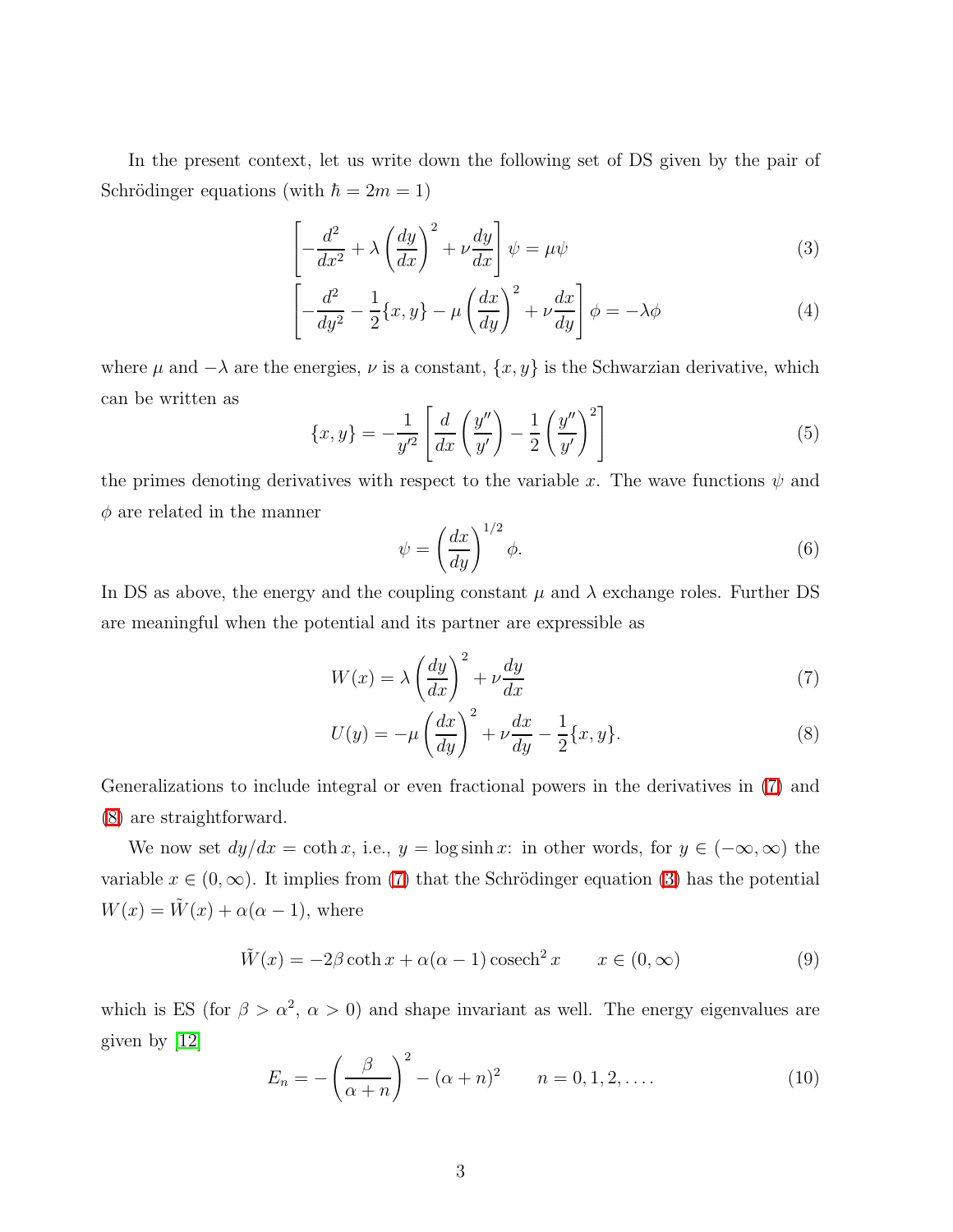Indeed the correspondence with [\(3\)](#page-2-1) is provided by the following identifications

<span id="page-3-0"></span>
$$
\lambda = \alpha(\alpha - 1)
$$
  
\n
$$
\nu = -2\beta
$$
  
\n
$$
\mu = E_n + \alpha(\alpha - 1).
$$
\n(11)

We next enquire into the dual potential  $U(y)$ . It is easy to work out  $\{x, y\}$  from [\(5\)](#page-2-2) as

$$
\{x, y\} = -\left(\text{sech}^2 x \tanh^2 x + \text{sech}^2 x - \frac{1}{2} \text{sech}^4 x\right). \tag{12}
$$

<span id="page-3-1"></span>Hence we find from [\(8\)](#page-2-0) and [\(4\)](#page-2-1) that  $U(y) = \tilde{U}(y) + \frac{1}{4}$ , where

$$
\tilde{U}(y) = \left[ \left( \frac{1}{2} - \mu \right) \tanh^2 x + \nu \tanh x - \frac{3}{4} \tanh^4 x \right]_{x = \sinh^{-1}(e^y)}
$$
\n(13)

$$
\epsilon_n = \alpha(\alpha - 1) + \frac{1}{4}.\tag{14}
$$

The relation between the energies  $-\epsilon_n$  and  $E_n$  turns out to be

$$
\epsilon_n + E_n = \mu + \frac{1}{4}.\tag{15}
$$

On elimination of the parameter  $\alpha$ , from [\(10\)](#page-2-3), [\(11\)](#page-3-0) and [\(14\)](#page-3-1) we then get a cubic equation in  $\sqrt{\epsilon_n}$ , similar to that given in [\[2\]](#page-4-1). Further, in terms of the variable  $y \in (-\infty, \infty)$ ,  $\tilde{U}(y)$ in [\(13\)](#page-3-1) translates to

$$
\tilde{U}(y) = \frac{\frac{1}{2} - \mu}{1 + e^{-2y}} + \frac{\nu}{(1 + e^{-2y})^{1/2}} - \frac{3}{4(1 + e^{-2y})^2} \qquad y \in (-\infty, \infty)
$$
\n(16)

which is identical to the potential in [\(1\)](#page-1-0) for  $\mu = \frac{1}{2} - A$  and  $\nu = -B$ . Finally, the wave functions for  $\tilde{U}(y)$  can be obtained from [\(6\)](#page-2-4) and yield the same form as in [\(2\)](#page-1-1).

To conclude we have demonstrated that the CES potential of Dutt *et al* and its ES partner form a DS.

One of us (BB) gratefully acknowledges the support of the National Fund for Scientific Research (FNRS), Belgium, and the warm hospitality at PNTPM, Université Libre de Bruxelles, where this work was carried out. CQ is a Research Director of the National Fund for Scientific Research (FNRS), Belgium.